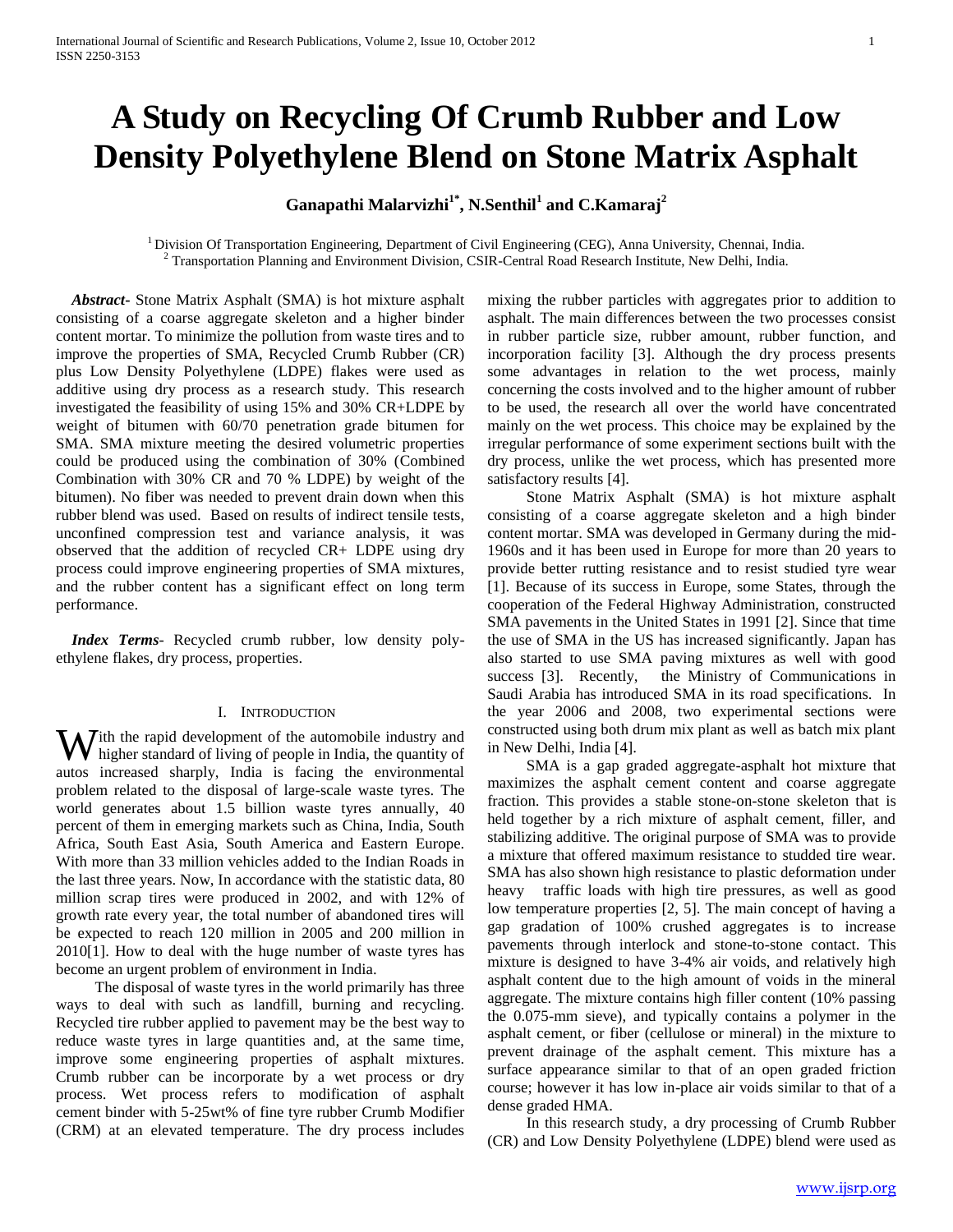additive for SMA mixture was investigated. The main purpose of this research was to determine the effects of incorporating CR + LDPE waste on the engineering properties of SMA. The volumetric and mechanical properties of SMA that include various percentages of CR+LDPE were calculated and assessed with laboratory tests. The outcomes were statistically analyzed and determination of the significance at certain confidence limits was performed with single factor variance analysis (ANOVA).

#### II. TEST MATERIALS AND TESTING PROGRAM

#### **2.1 Materials**

 The materials that have been used in this study are crushed blue granite stone for coarse aggregate and fine aggregate, hydrated lime as mineral filler with SMA13 grading as per Indian specification IRC-SP: 79-2008. Table 1 displays the selected grading of the aggregate and Table 2 shows its properties. The bitumen used for this study was 60/70 penetration grade. The physicochemical properties of the used bitumen are available in Table 3. Table 4 presents the specific gravities of the materials. In this study, the size of CR was below 30 mesh (0.600 mm) and LDPE flakes of 16MA400 grade injection molding grade film was used as additive in SMA mixture, its appearance is shown in Fig.1a-b.



**Fig. 1 a:Appearance of crumb rubber powder**



**Fig. 1 b:Appearance of LDPE flakes**

| Sieve Size (mm) | <b>Adopted Gradation</b> | <b>Specification Limits</b> |
|-----------------|--------------------------|-----------------------------|
| 19              | 100                      | 100                         |
| 13.2            | 98                       | $90 - 100$                  |
| 9.5             | 73                       | $50 - 75$                   |
| 4.75            | 22                       | $20 - 28$                   |
| 2.36            | 20                       | $16 - 24$                   |
| 1.18            | 18                       | $13 - 21$                   |
| 0.6             | 15                       | $12 - 18$                   |
| 0.3             | 13                       | $10 - 20$                   |
| 0.075           | 9                        | $8 - 12$                    |

**Table 1 Gradations and Gradation Limits used for the study**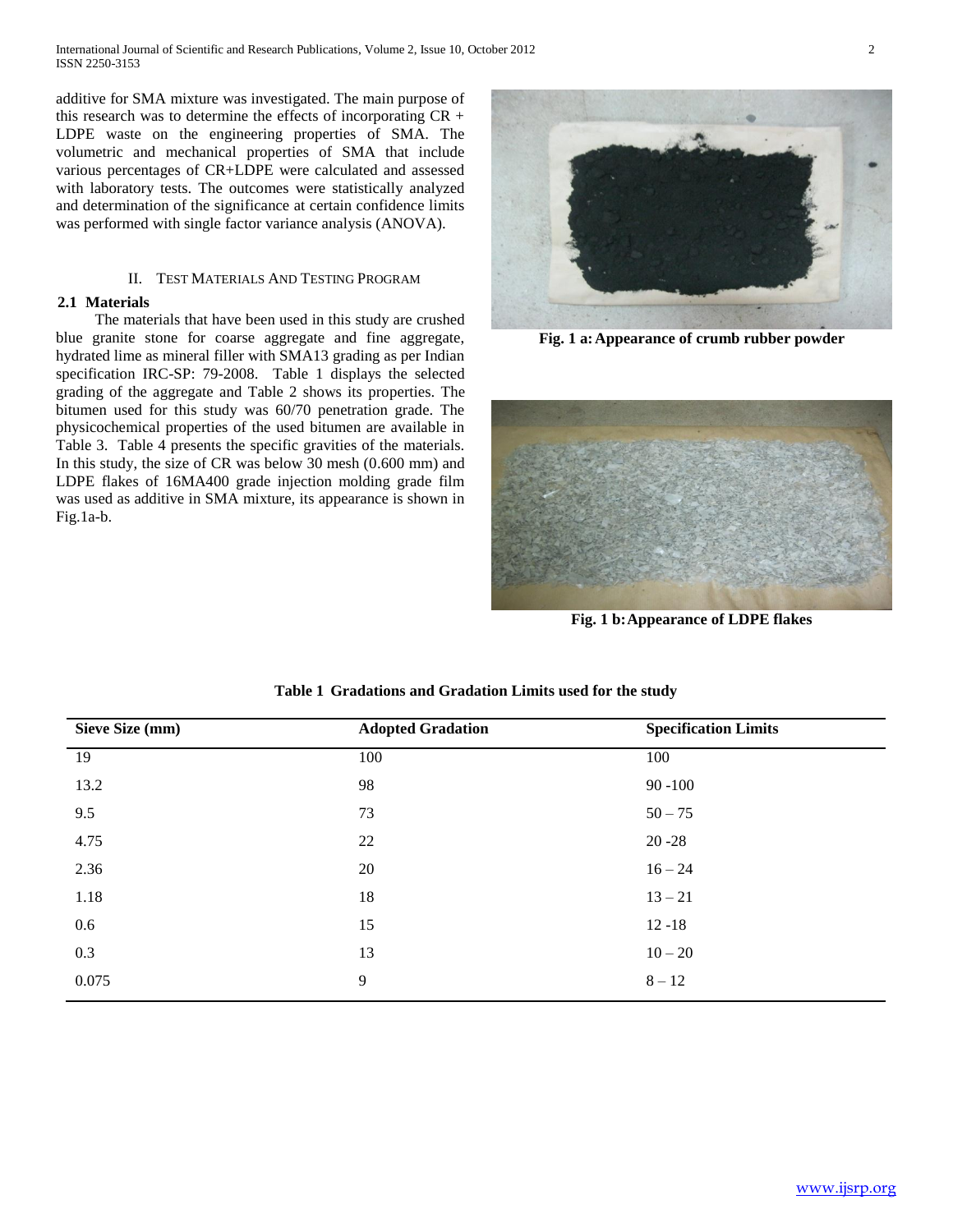

Fig.2: Aggregate gradation curves.

| <b>Property</b>                | <b>Test</b>                                | <b>Method</b>  | Specification                      | <b>Test results</b> |
|--------------------------------|--------------------------------------------|----------------|------------------------------------|---------------------|
| <b>Cleanliness</b>             | Grain Size Analysis                        | $IS:2386(P-1)$ | $<$ 2% passing<br>$0.075$ mm sieve | 1%                  |
| Particle Shape                 | Flakiness index<br><b>Elongation Index</b> | $IS:2386(P-1)$ | $< 12\%$<br>< 18%                  | 10%<br>15%          |
| Strength                       | Los Angeles Abrasion<br>Value              | $IS:2386(P-4)$ | $< 25\%$                           | 22%                 |
|                                | Aggregate Impact<br>Value                  | $IS:2386(P-4)$ | < 18%                              | 14.7%               |
| Water                          | <b>Water Absorption</b>                    | $IS:2386(P-3)$ | $< 2\%$                            | 1.7%                |
| Absorption<br>Specific gravity | Specific gravity                           | $IS:2386(P-1)$ | -                                  | 2.85                |

## **Table 2 Physical properties of crushed aggregate**

# **Table 3 The results of tests performed on bitumen**

| S.NO           | <b>Properties</b>                      | <b>Test Method</b> | <b>Units</b>      | <b>Permissible Values</b> | <b>Test Results</b> |
|----------------|----------------------------------------|--------------------|-------------------|---------------------------|---------------------|
|                | Specific Gravity test                  | IS 1202 - 1978     |                   |                           | 1.02                |
| 2              | Penetration at 25 $\mathrm{^{\circ}C}$ | IS 1203 - 1978     | 0.1 <sub>mm</sub> | $60 - 70$                 | 64                  |
| 3              | Softening Point                        | IS 1205 - 1978     | OC.               | 55                        | 55                  |
| $\overline{4}$ | Ductility                              | IS 1208 - 1978     | cm                | Min. 50                   | 76                  |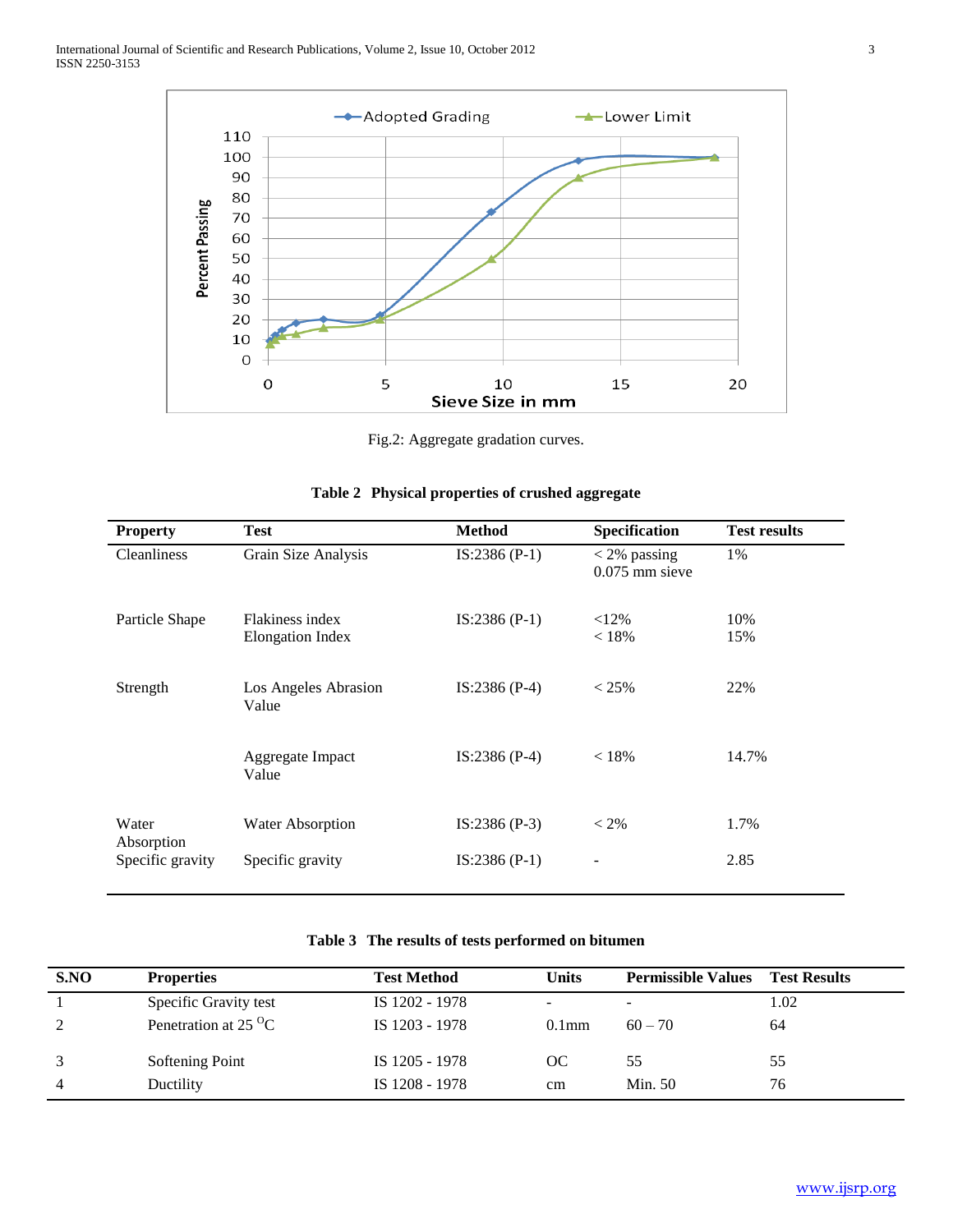| S.NO | <b>Materials</b> | Specific gravity $(g/cm3)$ |
|------|------------------|----------------------------|
|      | Coarse aggregate | 2.85                       |
|      | Fine aggregate   | 2.7                        |
| 3    | <b>Bitumen</b>   | 1.02                       |
|      | <b>CR</b>        | 1.25                       |
|      | LDPE             | 0.95                       |

**Table 4 Specific gravities of materials (g/cm<sup>3</sup> )**

#### **2.2 Marshal Mix Design**

 The Marshall Mix design procedure as specified in ASTM D1559 was used in this study. Laboratory mixing and compaction temperature for all mixtures were selected according to viscosity criteria. Two rubber contents were considered (15% and 30% by weight of bitumen) in dry process. In dry process, the additives were blended with the aggregate before adding bitumen. In order to fabricate the samples, the stages were followed:

- 1) Before adding aggregate to the mixture, it was heated to 200ºC for a period of approximately 2h. The weight of aggregate for each sample was 1100g.
- 2) The CR+LDPE blends were introduced at the rate of 15% and 30% respectively.
- 3) After the addition of additive, the blending time of aggregate was prolonged 10-20 s to disperse rubber evenly.
- 4) The combination of aggregate, bitumen and filler was mixed at a temperature of 160±5 ºC for about 5 min.
- 5) The bitumen contents used in the mixture was varied at the rate of 5.5%, 6% and 6.5% by weight of aggregate. The selected bitumen was heated to 160 ºC for about 1 h prior to blending with the aggregate.
- 6) The Marshall compactor was used for the compaction stage of the process with 50 blows applied to both the faces of the sample at 150 ºC.
- 7) Samples were cooled at room temperature for a period of 12 h before de-molding.
- 8) The Optimum bitumen Content (OBC) was estimated at which the air voids  $(V_a)$ , and the minimum voids in mineral aggregates (VMA) are 4 and 17 percent respectively.

#### **2.3 Testing Program**

 After determining the OBC of each mixture, drain down tests were performed per AASHTO T 305 *determination of drain down characteristics in uncompacted asphalt mixtures*. Drain down was tested by placing the uncompacted mixture in a basket in an oven at the mixing temperature of the binder (162 ◦C) and at 177 ◦C per AASHTO T 305. The drain down was calculated as the percentage of binder that drained out of the basket compared to the original weight of the sample. Drain down was also tested at binder contents exceeding the OBC to determine the stabilizing capacity of fiber. Most states require that the drain down of SMA mixtures not exceed 0.3% by weight of the mixture. The binder contents used in this portion of the study started at 5.5% (by weight of mixture) and increased by 0.5%

until a draindown of 0.3% was reached. The stabilizing capacity of fiber was determined as the binder content at which the draindown reached 0.3%.

 Moisture susceptibility was conducted by comparing the indirect tensile strength (ITS) of three 100mmdiameter×63.5mmtall specimens conditioned in 60±1 ◦C water for 24 h to the ITS of three specimens, of the same dimensions, dry conditioned at 25±1 ◦C (modified ASTM D 4867). The ITS specimens were compacted to 6–8% air voids with a Marshall hammer. Each specimen was loaded to failure and the following parameters were evaluated:

1. Indirect tensile strength (ITS):

$$
ITS = 2Pmax/\pi t d, \qquad (1)
$$

where *P*max is peak load (N), *t* the average height of specimen (mm) and *d* the diameter of specimen (mm).

#### **1.** Tensile strength ratio (TSR):

$$
TSR (\% ) = ITS_{wet} \tX 100, \t(T2)
$$

 The unconfined compression tests were performed using a 15-ton capacity universal testing machine in a room temperature of around 25º C. Test specimens 2.5 inches thick and 4 inches diameter were placed on the lower fixed plate of the testing machine. Load was applied with a uniform rate of 2 mm/min on the circular face of the testing samples until failure occurred. The maximum load to failure was recorded and hence the compressive strength was calculated.

 The compressive strength can be calculated using the following expression;

1. Unconfined Compressive strength (UCS):

2.

$$
\sigma_{\rm c} = \frac{4P_{\rm max}}{\pi D^2} \tag{3}
$$

where,  $\sigma_c$  = Unconfined Compressive Strength,  $P_{\text{max}}$  = Maximum applied compressive load, and  $D =$  Diameter of the specimen.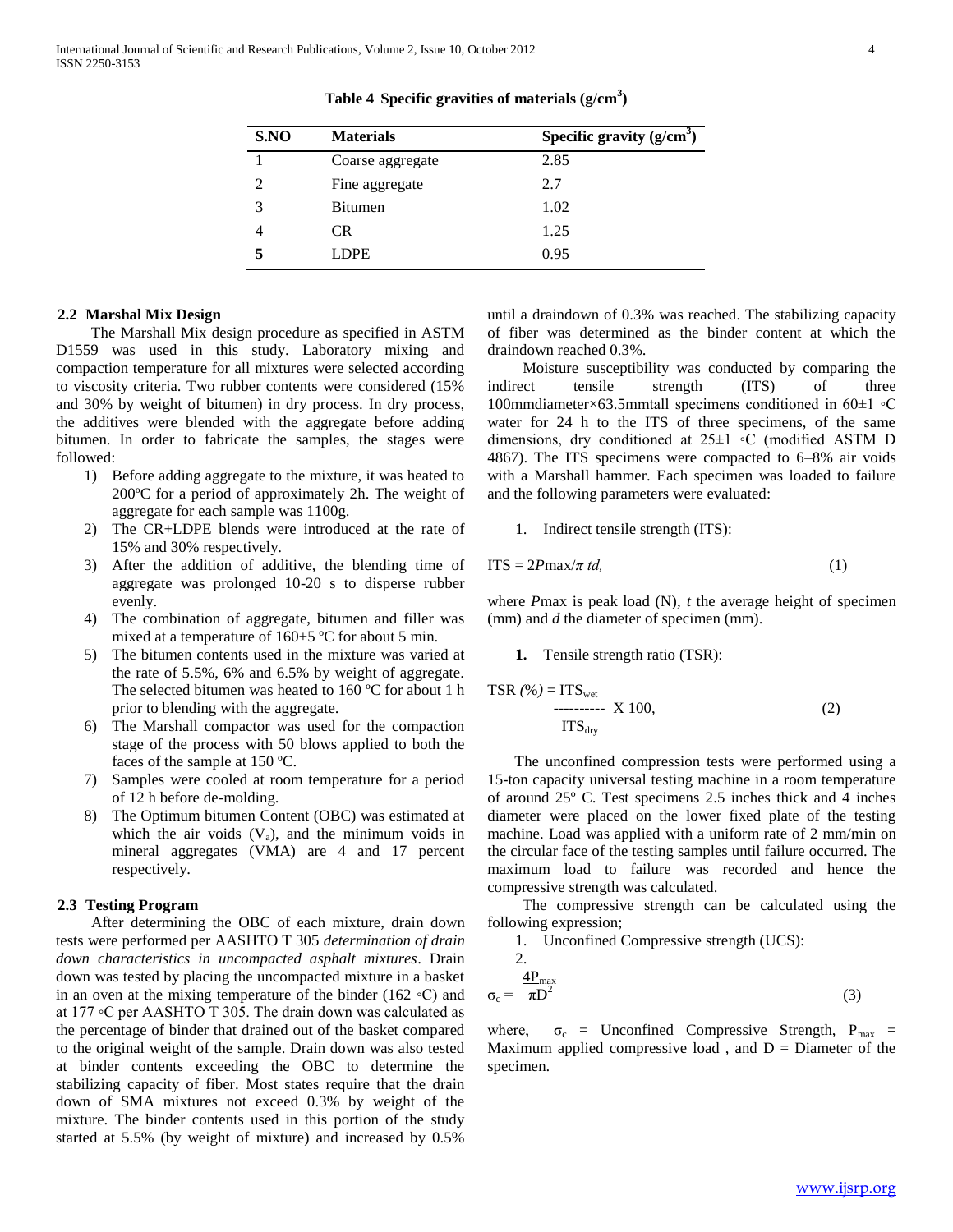#### III. RESULTS AND DISCUSSION

## **3.1 Bulk Specific Gravity**

 The volumetric properties of the samples were determined and the test results of the samples with various combinations and

relations were presented below. The Bulk Density for the various combinations of the Crumb Rubber and LDPE as additive in the SMA Mix was shown in the Table 5 and Fig.2 (a) and 2(b). The Bulk Density varies from 2.31 to 2.36 for the various combinations of the Crumb Rubber and LDPE.

| Additive          | 15%   |       |       | 30%   |       |       |
|-------------------|-------|-------|-------|-------|-------|-------|
| Binder Content, % | 5.5   | 6     | 6.5   | 5.5   | 6     | 6.5   |
| Control           | 2.341 | 2.328 | 2.315 | 2.341 | 2.328 | 2.315 |
| $70C + 30L$       | 2.354 | 2.341 | 2.328 | 2.351 | 2.337 | 2.329 |
| $50C + 50L$       | 2.360 | 2.345 | 2.332 | 2.358 | 2.346 | 2.332 |
| $30C + 70L$       | 2.360 | 2.346 | 2.335 | 2.360 | 2.347 | 2.335 |

| Table 5 Relationship between Bulk Density Vs Binder Content |  |  |  |  |  |  |  |  |
|-------------------------------------------------------------|--|--|--|--|--|--|--|--|
|-------------------------------------------------------------|--|--|--|--|--|--|--|--|

Note:  $70C = 70%$  of Crumb Rubber by weight of bitumen in SMA Mix;  $30L = 30%$  of LDPE by weight of bitumen in SMA Mix.



Fig.2(a) : Bulk Density for SMA with 15% Additive



**Fig.2(b): Bulk Density for SMA with 30% Additive**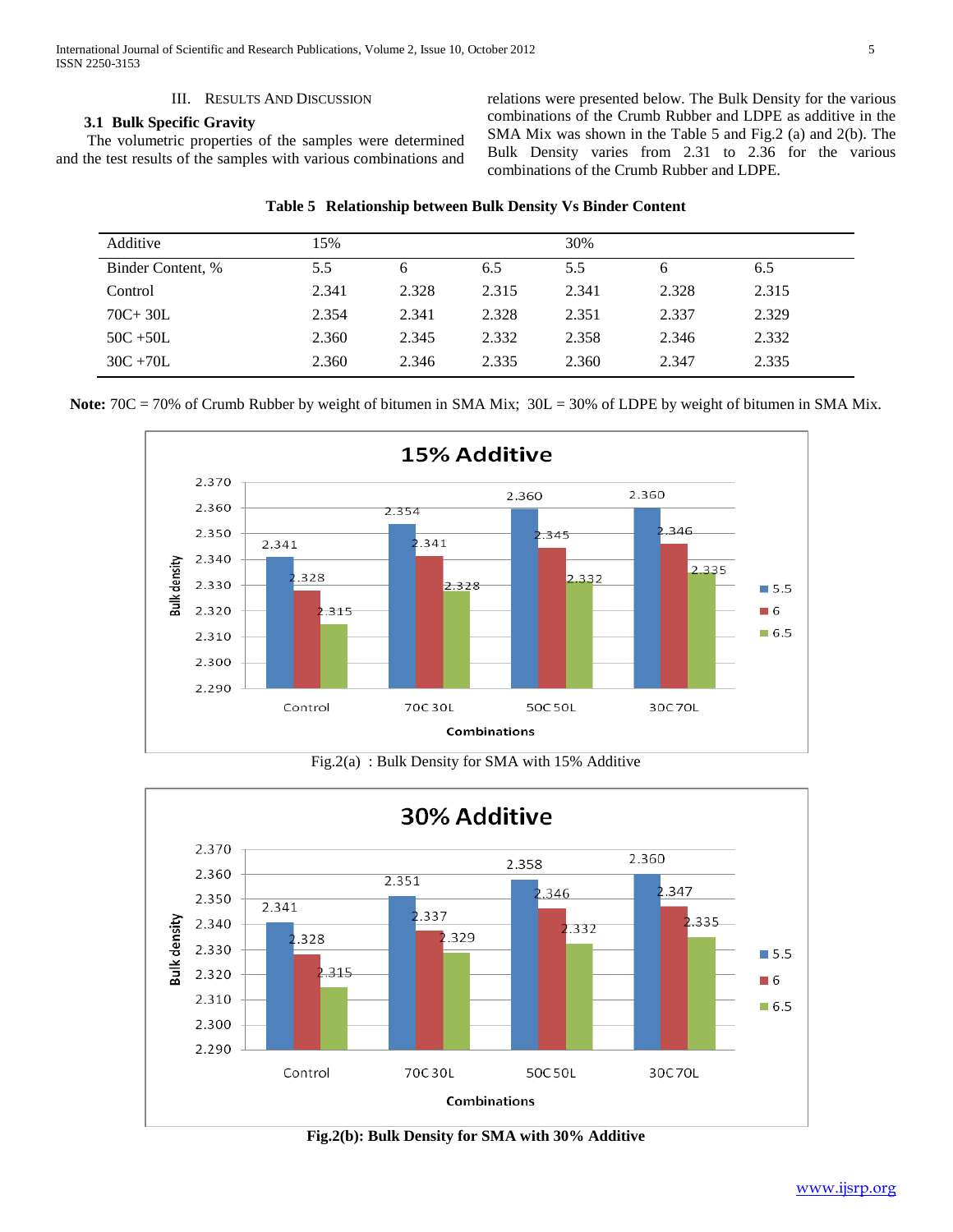#### **3.2 Air Voids**

The air voids  $V_A$  is the total volume of the small pockets of air between the coated aggregate particles throughout a compacted paving mixture. The variation of  $V_A$  with various combinations is shown in the Table 6, Fig. 3(a) and 3(b). The Air voids vary from 3.8% - 4.8 % for the various dosages of the Crumb Rubber and LDPE. As per specification requirement, 3% - 5 % Air Voids is given as the Mix Design parameters.

|  | Table 6 Relationship between Air Voids Vs Binder Content |  |  |  |  |  |
|--|----------------------------------------------------------|--|--|--|--|--|
|--|----------------------------------------------------------|--|--|--|--|--|

| <b>Additive</b>       | 15%  |      |      | 30%  |      |      |  |
|-----------------------|------|------|------|------|------|------|--|
| Binder Content, % 5.5 |      | O    | 6.5  | 5.5  | h    | 6.5  |  |
| Control               | 5.22 | 4.97 | 4.74 | 5.22 | 4.97 | 4.74 |  |
| $70C + 30L$           | 4.70 | 4.43 | 4.20 | 4.80 | 4.59 | 4.16 |  |
| $50C + 50L$           | 4.46 | 4.30 | 4.04 | 4.53 | 4.23 | 4.02 |  |
| $30C + 70L$           | 4.45 | 4.23 | 3.71 | 4.45 | 4.19 | 3.90 |  |





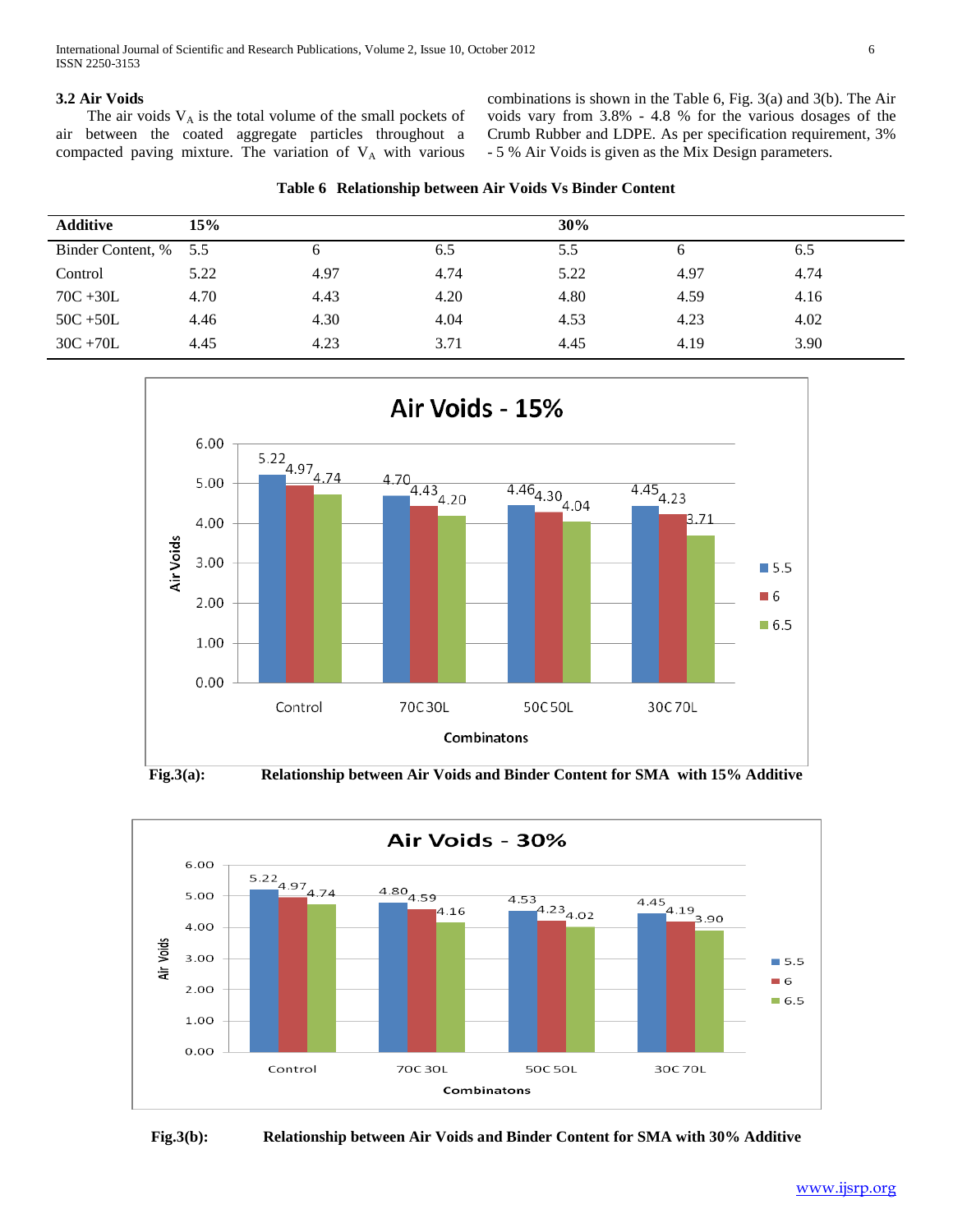### **3.3 Voids in Mineral Aggregates**

 Voids in Mineral Aggregaes can defined as the intergranular space occupied by the asphalt and air in a compacted asphalt mixture. An increase in the dust proportion will generally decrease the VMA. The variation of VMA for the various combinations of the Crumb Rubber and LDPE as additive in the SMA mixes were shown in the Table 7, Fig. 4(a) and 4(b). The Air voids vary from 17 % to 20 % for the various dosages of the Crumb Rubber and LDPE. As per specification requirement, a minimum of 17 % of Voids in Mineral Aggregates has to be present in the mix as the Mix Design parameters.

|  | Table 7 Relationship between VMA Vs Binder Content |  |  |  |  |
|--|----------------------------------------------------|--|--|--|--|
|--|----------------------------------------------------|--|--|--|--|

| Additive           | 15%   |       |       | 30%   |       |       |
|--------------------|-------|-------|-------|-------|-------|-------|
| Bitumen Content, % | 5.5   | 6     | 6.5   | 5.5   | 6     | 6.5   |
| Control            | 17.85 | 18.68 | 19.53 | 17.85 | 18.68 | 19.53 |
| $70C + 30L$        | 17.40 | 18.22 | 19.07 | 17.48 | 18.36 | 19.04 |
| $50C + 50L$        | 17.19 | 18.10 | 18.94 | 17.25 | 18.04 | 18.92 |
| $30C + 70L$        | 17.18 | 18.05 | 18.66 | 17.17 | 18.02 | 18.82 |



**Fig.4(a): Relationship between VMA and Binder Content for SMA with 15% Additive**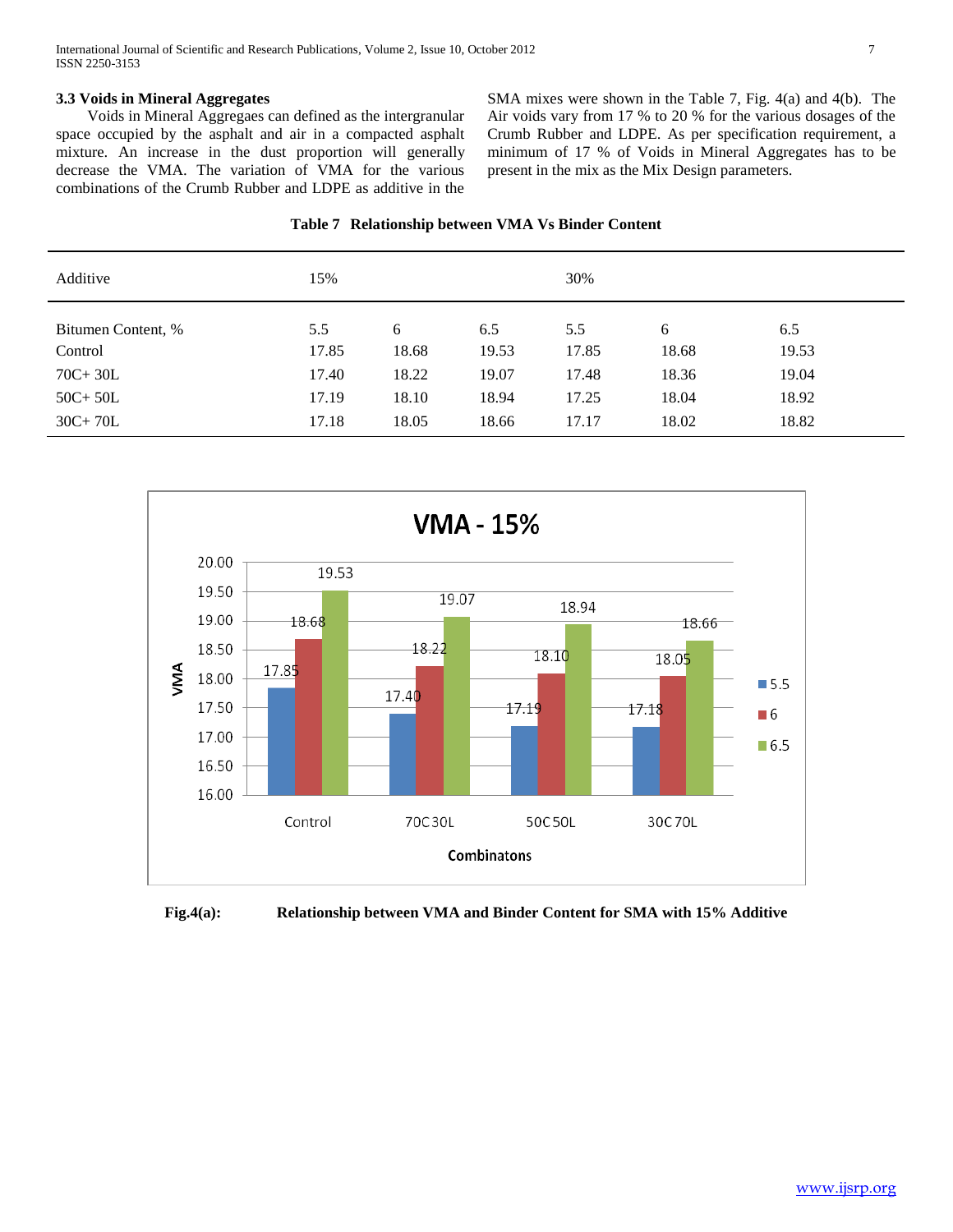

**Fig.4(b): Relationship between VMA and Binder Content for SMA with 30% Additive**

## **3.4 Voids in Coarse Aggregates**

 The variation of Voids in the Coarse Aggregates for Mix with different dosgae of additive in the SMA mixes were shown the Table 8, Figure 5(a) and 5(b). The VCA $_{\text{MIX}}$  vary from 34 % to 36 % for the various dosages of the Crumb Rubber and LDPE. The Voids in the Coarse Aggregates under Dry Rodded Condition is found to be 48%. As per specification requirement, Voids in Mineral Aggregates for Mix is less than the Voids in Mineral Aggregates under Dry Rodded Condition as the Design Parameter. This shows the presence of the better Stone on stone contact in the mix.

| Table 8 Relationship between VCA Vs Binder Content |
|----------------------------------------------------|
|----------------------------------------------------|

| <b>Additive</b>   | 15%   |       |       | 30%   |       |       |
|-------------------|-------|-------|-------|-------|-------|-------|
| Binder Content, % | 5.5   | 6     | 6.5   | 5.5   | 6     | 6.5   |
| Control           | 35.02 | 35.37 | 35.74 | 35.02 | 35.37 | 35.74 |
| $70C + 30L$       | 34.66 | 35.01 | 35.38 | 34.73 | 35.11 | 35.35 |
| $50C + 50L$       | 34.49 | 34.91 | 35.27 | 34.54 | 34.86 | 35.26 |
| $30C + 70L$       | 34.49 | 34.87 | 35.05 | 34.48 | 34.84 | 35.18 |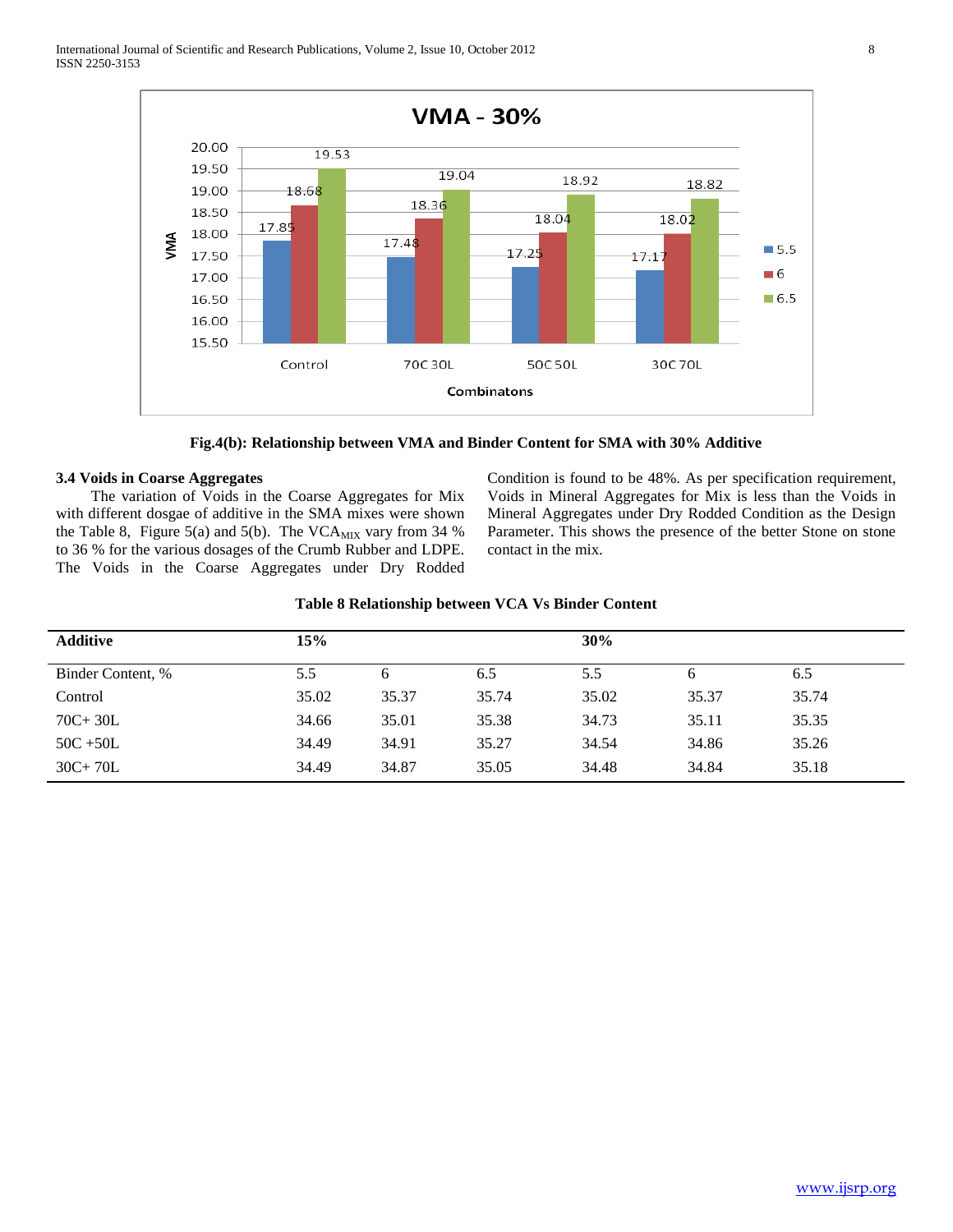

Fig 5(a): Relationship between VCA<sub>MIX</sub> and Binder Content for SMA with 15% Additive



Fig 5(b): Relationship between VCA<sub>MIX</sub> and Binder Content for SMA with 30% Additive

#### **3.5 Tensile Strength Ratio**

 The variation of Indirect Tensile Strength Ratio for Mix with different dosgae of the Crumb Rubber and LDPE as additive in the SMA mixes were shown in the Table 9, Fig.6(a) and 6(b). The TSR vary from 85% to 94% for the various dosages of the

Crumb Rubber and LDPE. As per specification requirement, Indirect Tensile Ratio for the Mix should be more than 85% as the Design parameters. This shows the presence of the resistance to cracking and moisture damage.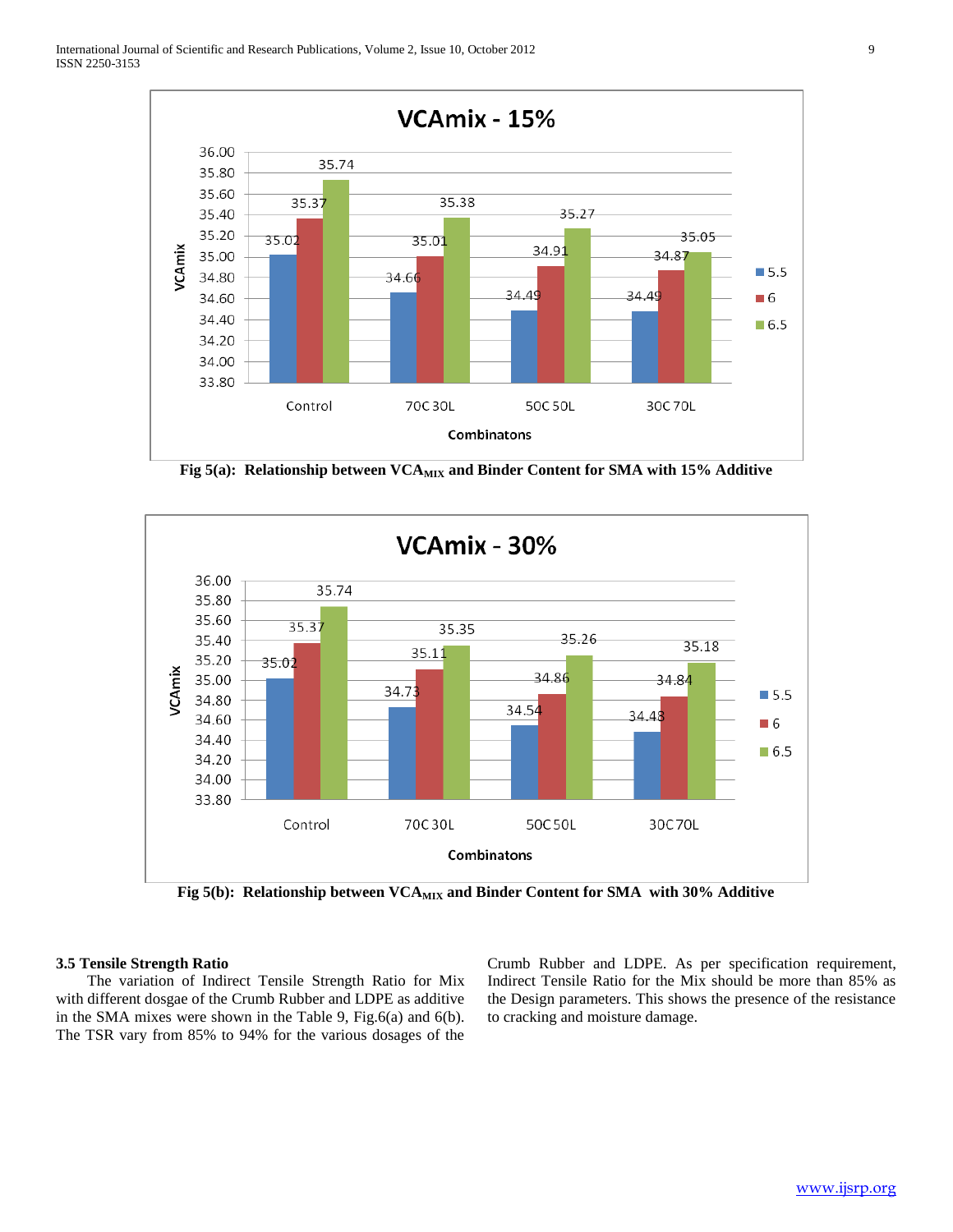International Journal of Scientific and Research Publications, Volume 2, Issue 10, October 2012 10 ISSN 2250-3153

## **Table 9 Tensile Strength Ratio (%)**

| <b>Additive</b>    | 15% |    |     | 30% |    |     |
|--------------------|-----|----|-----|-----|----|-----|
| Bitumen Content, % | 5.5 | 6  | 6.5 | 5.5 | 6  | 6.5 |
| Control            | 85  | 85 | 86  | 85  | 85 | 86  |
| $70C + 30L$        | 89  | 87 | 90  | 87  | 86 | 90  |
| $50C + 50L$        | 89  | 90 | 84  | 85  | 92 | 90  |
| $30C+70L$          | 89  | 86 | 91  | 88  | 87 | 94  |



**Fig. 6(a): TSR for SMA Mixes with 15% Additive**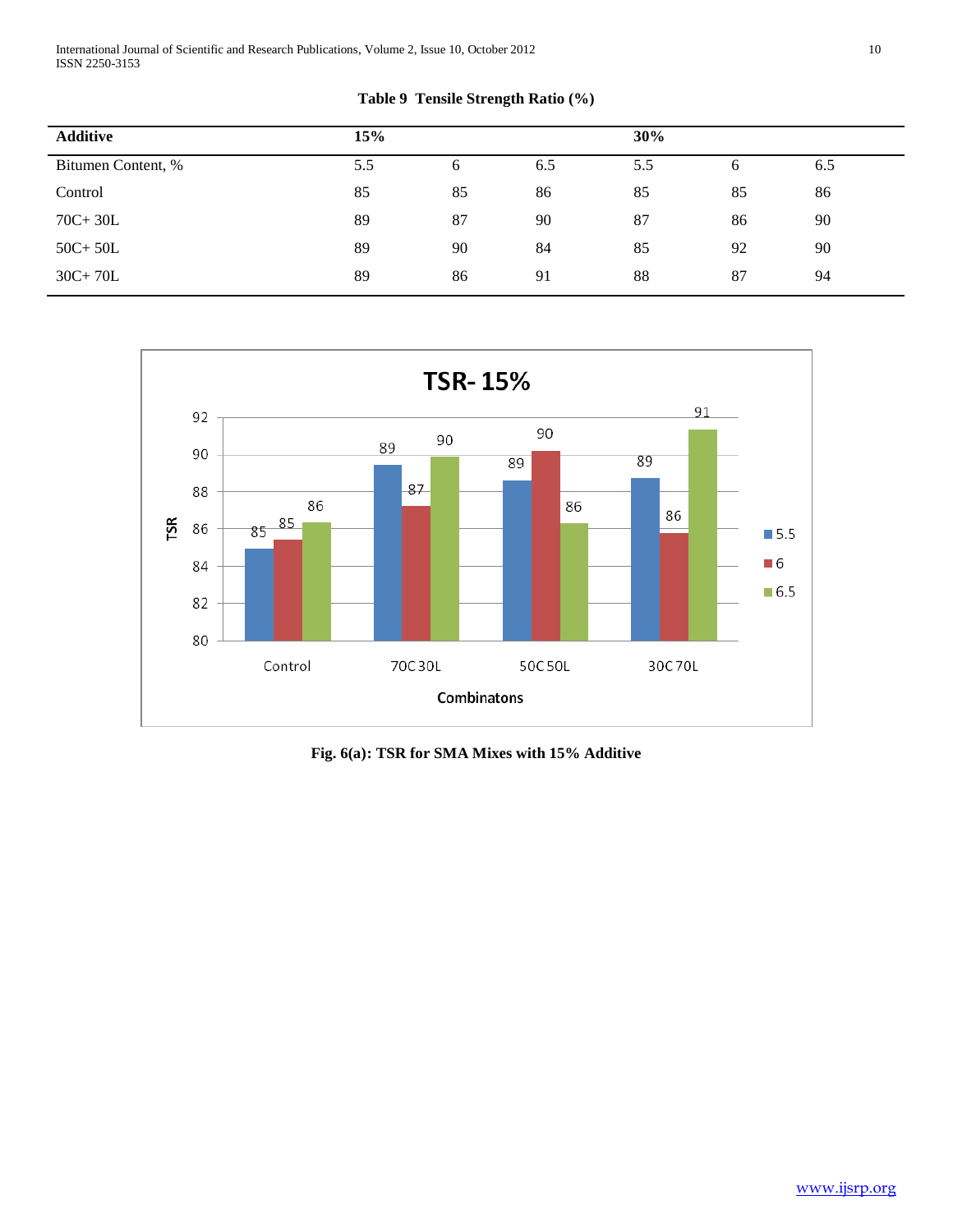





#### **3.6 Drain Down Sensitivity**

 The variation of Drain down Sensitivity for the sample under uncontrolled condition is given in the Table 10, Fig. 7(a) and 7(b). The Drain down values was in the range of 0.04% to 0.17% by weight of the mix. As per specification requirement, drain down can be Maximum of 0.3% as the Mix Design parameters. This shows that the Crumb Rubber and LDPE as additive (Combined) sustains the drain down and stabilizes the SMA Mix.

| <b>Table 10 Drain Down Sensitivity</b> |  |  |  |  |
|----------------------------------------|--|--|--|--|
|----------------------------------------|--|--|--|--|

| <b>Additive</b>   | 15%  |      |      | 30%  |      |      |
|-------------------|------|------|------|------|------|------|
| Binder Content, % | 5.5  | 6    | 6.5  | 5.5  | h.   | 6.5  |
| Control           | 0.13 | 0.16 | 0.17 | 0.13 | 0.16 | 0.17 |
| $70C + 30L$       | 0.09 | 0.10 | 0.07 | 0.07 | 0.09 | 0.09 |
| $50C + 50L$       | 0.11 | 0.07 | 0.06 | 0.09 | 0.06 | 0.04 |
| $30C + 70L$       | 0.07 | 0.05 | 0.07 | 0.09 | 0.07 | 0.05 |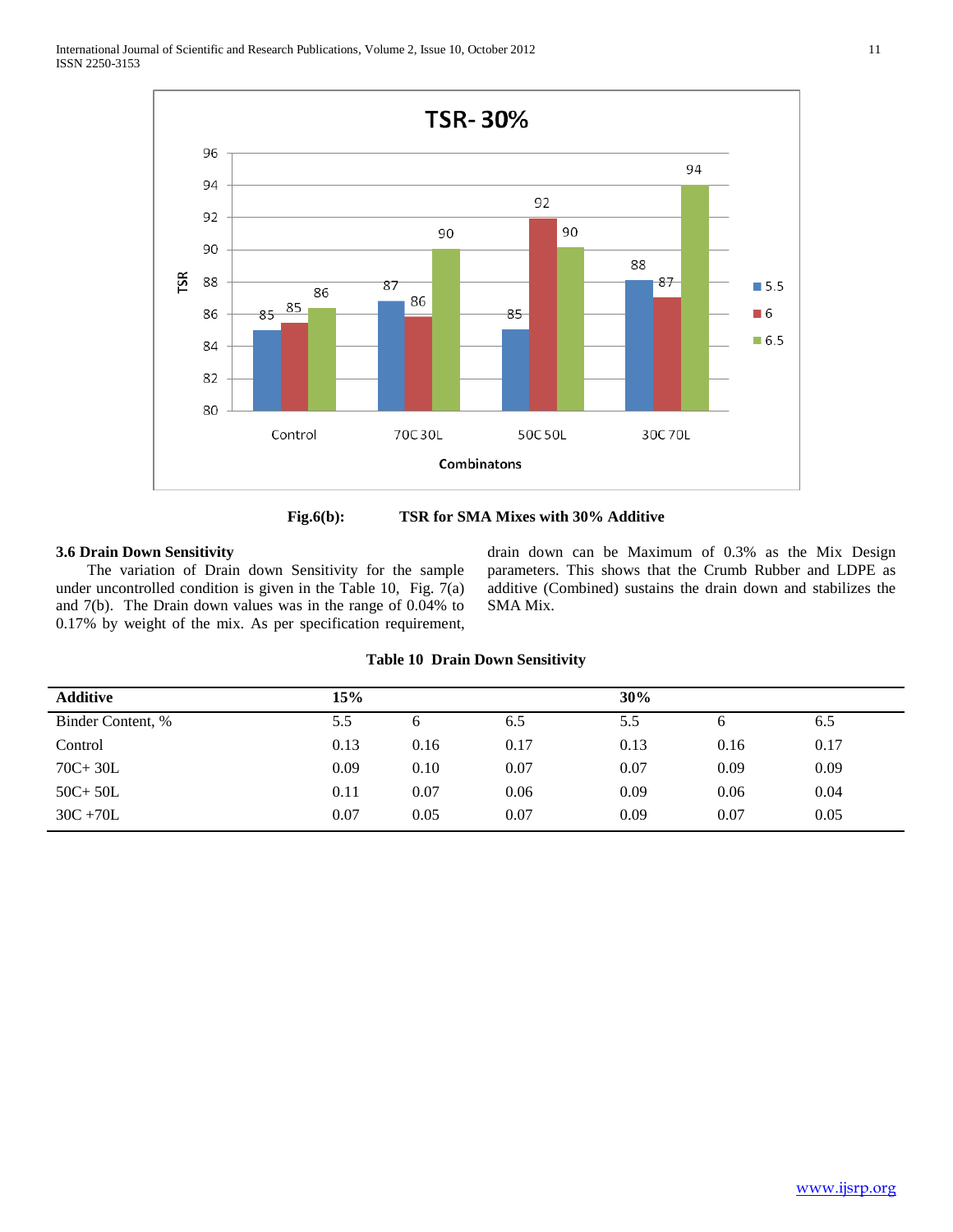

**Fig. 7(a):Drain Down for SMA Mixes with 15% Additive**





 The variation of Compressive Strength for Mix with different dosgae of the Crumb Rubber and LDPE as additive in the SMA mixes were shown in the Table 11, Fig. 8(a) and 8(b).

The Compressive Strength for Mix varies from 410 Kg/cm<sup>2</sup> to  $860 \text{ Kg/cm}^2$  for the various combinations.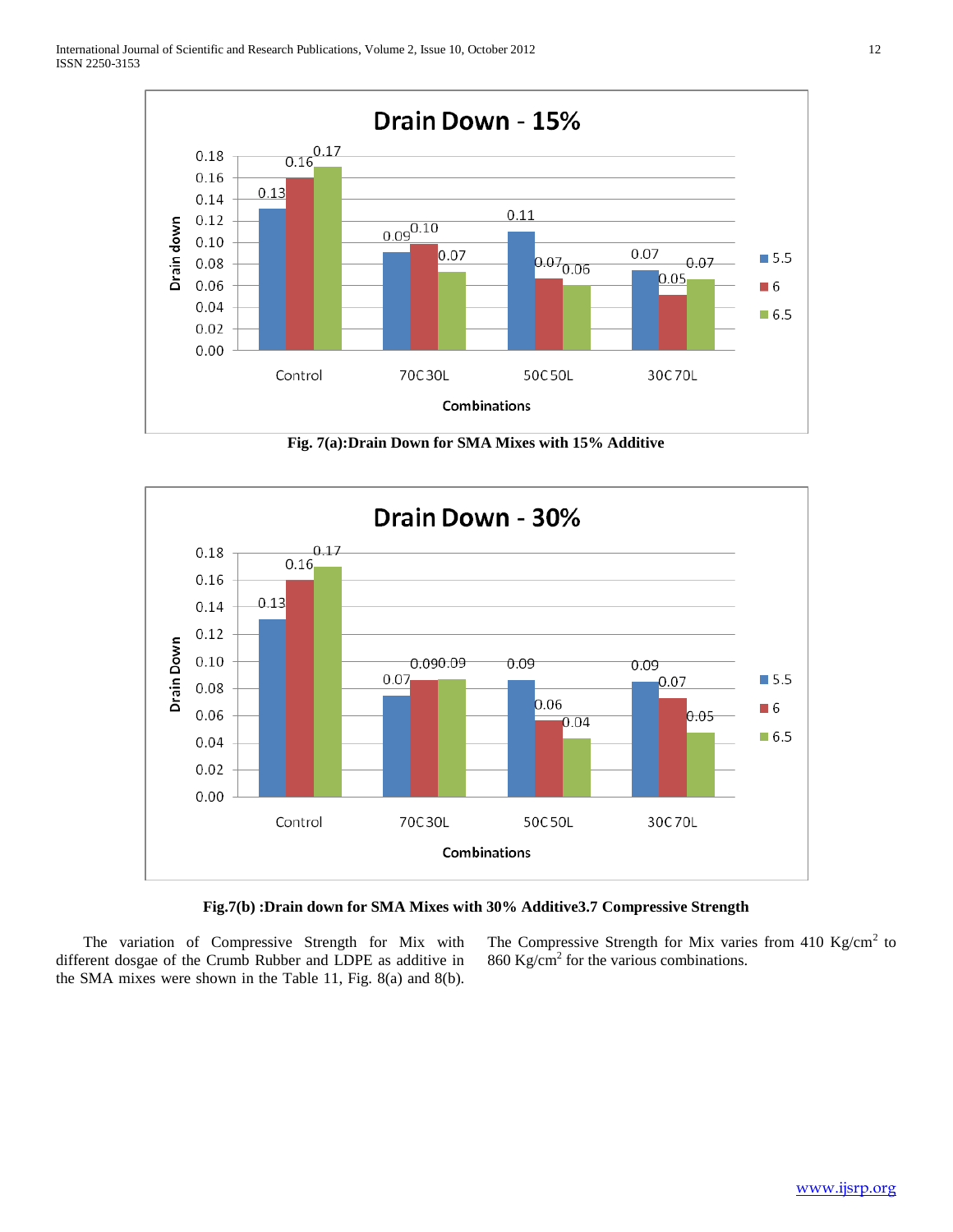| <b>Additive</b>          | 15%  |      |      | 30%  |      |      |
|--------------------------|------|------|------|------|------|------|
| <b>Binder Content, %</b> | 5.5  | -6   | 6.5  | 5.5  | o    | 6.5  |
|                          |      |      |      |      |      |      |
| Control                  | 1680 | 1952 | 2080 | 1680 | 1952 | 2080 |
| $70C + 30L$              | 2160 | 2800 | 2240 | 2080 | 2800 | 2720 |
| $50C+50L$                | 2000 | 3040 | 2880 | 2720 | 3040 | 3520 |
| $30C + 70L$              | 3200 | 2640 | 2800 | 2160 | 2640 | 4000 |





**Fig.8(a) Relationship between Compressive Strength Vs Binder content for SMA with 15% Additive**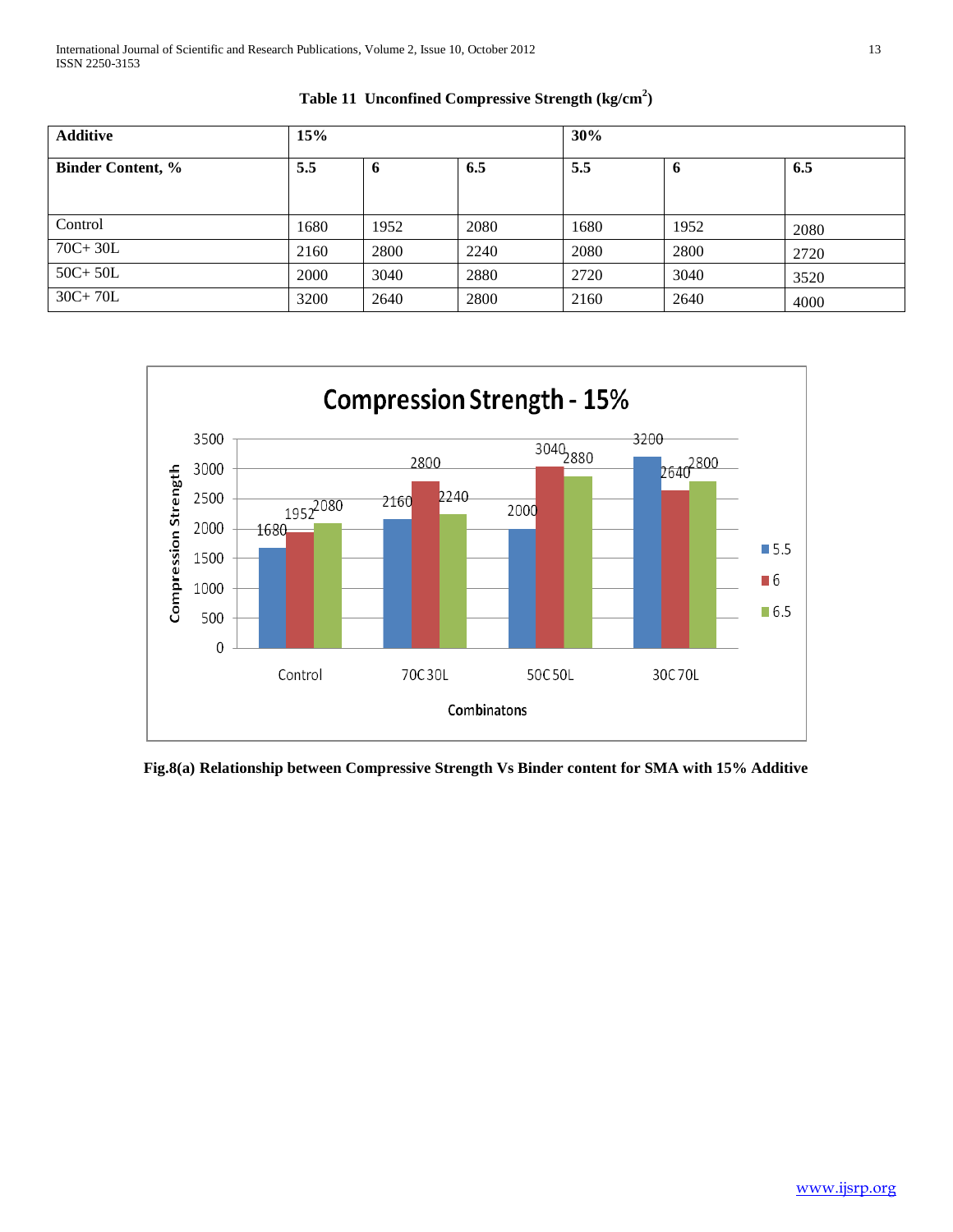

**Fig. 8(b) :Relationship between Compressive Strength Vs Bindedr Content for SMA with 30% Additive**

#### **3.8 Properties of SMA Mixture at Optimum Binder Content**

 OBC for SMA Mix has been estimated considering the Air Voids  $(V_a)$ , Minimum Voids in Mineral Aggregates (VMA) and Tensile Strength Ratio (TSR) respectively. Volumetric analyses of SMA mixtures at various binder contents are presented in the Table 12.

|  | Table 12 Volumetric Properties of SMA Mixtures at OBC |  |
|--|-------------------------------------------------------|--|
|--|-------------------------------------------------------|--|

| <b>Properties</b>                                           | <b>Value Obtained</b>     |
|-------------------------------------------------------------|---------------------------|
| CR+LDPE Additive by Weight of bitumen, %                    | 30% (30C+70L) Combination |
| Optimum Binder Content by Weight of Aggregate, %            | 6.50                      |
| Optimum Binder Content by Weight of Mix, %                  | 6.10                      |
| Bulk Specific Gravity of Compacted Mixture, G <sub>mb</sub> | 2.34                      |
| Air Voids, %                                                | 3.90                      |
| VMA, %                                                      | 18.82                     |
| $VCA_{DRC}$ , %                                             | 48                        |
| $VCA_{MIX}$ , %                                             | 35.18                     |
| TSR, %                                                      | 94                        |
| Drain Down, %                                               | 0.05                      |
| Compressive Strength, $kg/cm2$                              | 860                       |

#### IV. ANOVA ANALYSIS

A NOVA analysis was conducted to determine the effect of CR+LDPE on properties of SMA. In the Single- factor tests of ANOVA, rubber content was chosen as factor and compressive strength were response respectively. The results of ANOVA analysis are summarized in Table 13. It can be seen from Table 13, the case of variance analysis of 15% additive of UCS, value

of  $F(1.171950)$  is less than  $F<sub>critical</sub>$  (4.256), it can be concluded that rubber content has no significant effect on the UCS. In case of variance analysis of 30% additive of UCS, value of  $F(8.99116)$  is bigger than  $F_{critical}$  (4.256), it can be concluded that rubber content has significant effect on the UCS. Therefore, the SMA mixture containing 30% additive has the best performance.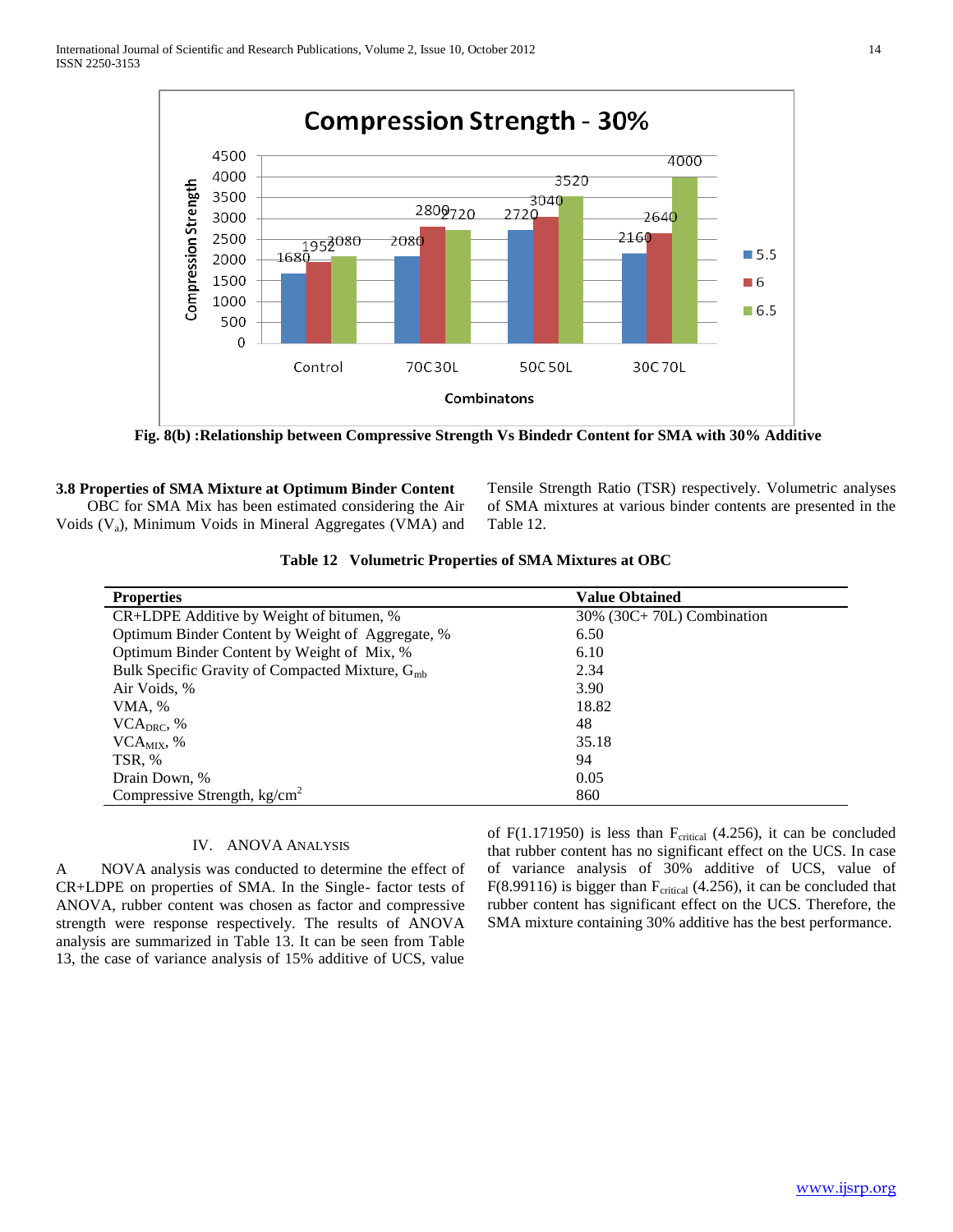**Table 13 Results of ANOVA analysis of Unconfined compressive strength test**  $(a=0.05)$ 

|                                   | SS      | ағ            | MS     |         | $\mathbf{F}$ critical | p-value |
|-----------------------------------|---------|---------------|--------|---------|-----------------------|---------|
| Source of variance (15% additive) |         |               |        |         |                       |         |
| <b>Between</b>                    | 253824  | ◠             | 126912 | 1.17194 | 4.256                 | 0.8824  |
| Within                            | 974624  | Q             | 108292 |         |                       |         |
| Total                             | 1228448 | 11            |        |         |                       |         |
| Source of Variance (30% additive) |         |               |        |         |                       |         |
| <b>Between</b>                    | 1693184 | $\mathcal{D}$ | 846592 | 8.99116 | 4.256                 | 0.8856  |
| Within                            | 847424  | Q             | 94158  |         |                       |         |
| Total                             | 2540608 | 11            |        |         |                       |         |

#### V. CONCLUSION AND RECOMMENDATIONS

 From the experimental investigations the following conclusions are drawn.

- The Tensile strength Ratio values are found to be in the range 85 - 94 % which is more than 85 % as specified for a SMA mixture.
- The Compressive strength values are found to be in the range  $1600 \text{ kg/cm}^2$  -  $4000 \text{ kg/cm}^2$ . The Compressive strength of SMA Mix with Crumb Rubber and LDPE blend as additive improved the longevity from the Compressive strength value.
- The SMA mixes designed with available aggregates showed good stone on stone contact (VCA  $_{DRC}$ < VCA  $MIX$ ).
- The 17% Voids in Mineral aggregate and 3 5% air voids in the mix were fulfilled as SMA Mix design criteria.
- The Drain down values was in the range of 0.04% to 0.17% by weight of the mix.
- Based on the above performance, Combined Combination of Crumb Rubber and LDPE could be used as stabilizing additive in the form of dry processing showed without affecting the design criteria of SMA mixture.
- The optimum dosage of the Additive was found to be 30 % (Combined Combination with 30% Crumb Rubber and 70 % LDPE) by weight of the bitumen.
- From the results of ANOVA analysis of UCS, 30% rubber content by weight of bitumen has significant effect on best performance.
- The long-term performance of recycled CR+LDPE blend on SMA mixture using dry process will need to be further studied.

#### **REFERENCES**

- [1] Chui-Te Chiu, Li-Cheng Lu (2006), "A laboratory study on stone matrix asphalt using ground tire rubber " Chung Hua University, Taiwan.
- [2] Punith V.S et.al (2004) "Comparative studies on the behaviour of SMA and AC utilizing reclaimed polyethylene" HRB, Pg No 61-76 Volume No 71 Dec 2004
- [3] Brown E R, Haddock JE, Mallick RB, Lynn AT,(1977) "Development of a mixture design procedure for stone matrix asphalt (SMA)" , NCAT Report No. 97-3.
- [4] Yongjie Xue et al.,(2007) "Utilization of municipal solid waste incineration ash in stone mastic asphalt Mixture" Wuhan University of Technology, China.
- [5] Brown ER, Haddock JE, Mallick RB, Bukowski J.(1997) " Performance of stone matrix asphalt (sma) in the US", AAPT vol. 66, 1997.
- [6] Brown, E.R., Mallick, R.B., Haddock, J.E., and Bukowski, J. 1997. Performance of stone matrix asphalt (SMA) mixtures in the United States. National Center for Asphalt Technology, Auburn University, Auburn, Ala. Report no. 97–1.
- [7] Kandhal, P.S., Roberts, F.L., Brown, E.R., Lee, D.-Y., and Kennedy, T.W. 1996. Hot mix asphalt materials mixture design and construction. NAPA Education Foundation, Lanham, Md.
- [8] C.Kamaraj, G.Kumar, G.Sharma, P.K.Jain And K.V.Babu *"*Laboratory Studies On The Behaviour Of Stone Matrix Asphalt Vis-À-Vis Dense Graded Bituminous Mixes Using Natural Rubber Powder (Wet Process)', Highway Research Bulletin, No 71, December 2004.
- [9] C.Kamaraj, P.K.Jain, V.K.Sood And P.K.Sikdar *"* Design Of Stone Matrix Asphalt Using Different Stabilizing Additives" Journal of Indian Roads Congress, April 2006, Vol-67(1).
- [10] B.M.Sharma and C.Kamaraj, "Construction And Performance Evaluation Of Experimental Sections Laid On Urban Roads Using Stone Matrix Asphalt Mixtures", 23rd ARRB Conference – Research Partnering with Practitioners, Adelaide Australia, 2008.
- [11] Brown ER, Haddock JE et al., J.(1997) " Performance of stone matrix asphalt (SMA) in the US", AAPT vol. 66, 1997.
- [12] Zhu Horan, Yang Jun, Cong Ling, Cui Juan and Wan Jun (2007) of Southeast University, China " The influence of polyester fibre on the performance of asphalt mixes", 26th Southern African Transport Conference (SATC 2007)
- [13] Simantini Behera and Narayan Panda, (2010), " Laboratory investigations on stone matrix asphalt using sisal fibre for Indian roads", National Institute of Technology Rourkela.
- [14] Bukowski J.R (1992)," The Future SMA in America", The Asphalt Institute, Volume 6, #3, FHWA.

#### AUTHORS

**First Author** – Dr. Ganapathi Malarvizhi, M.E,Ph.D Assistant Professor, Division of Transportation Engineering, Civil Department, College of Engineering, Anna University, Chennai – 600 025, India., Email: malarnaveen1@gmail.com **Second Author** – N.Senthil , Post Graduate Student in M.E

Transportation Engineering, Civil Engineering Department, College Of Engineering, Guindy, Anna University, Chennai-25, India.